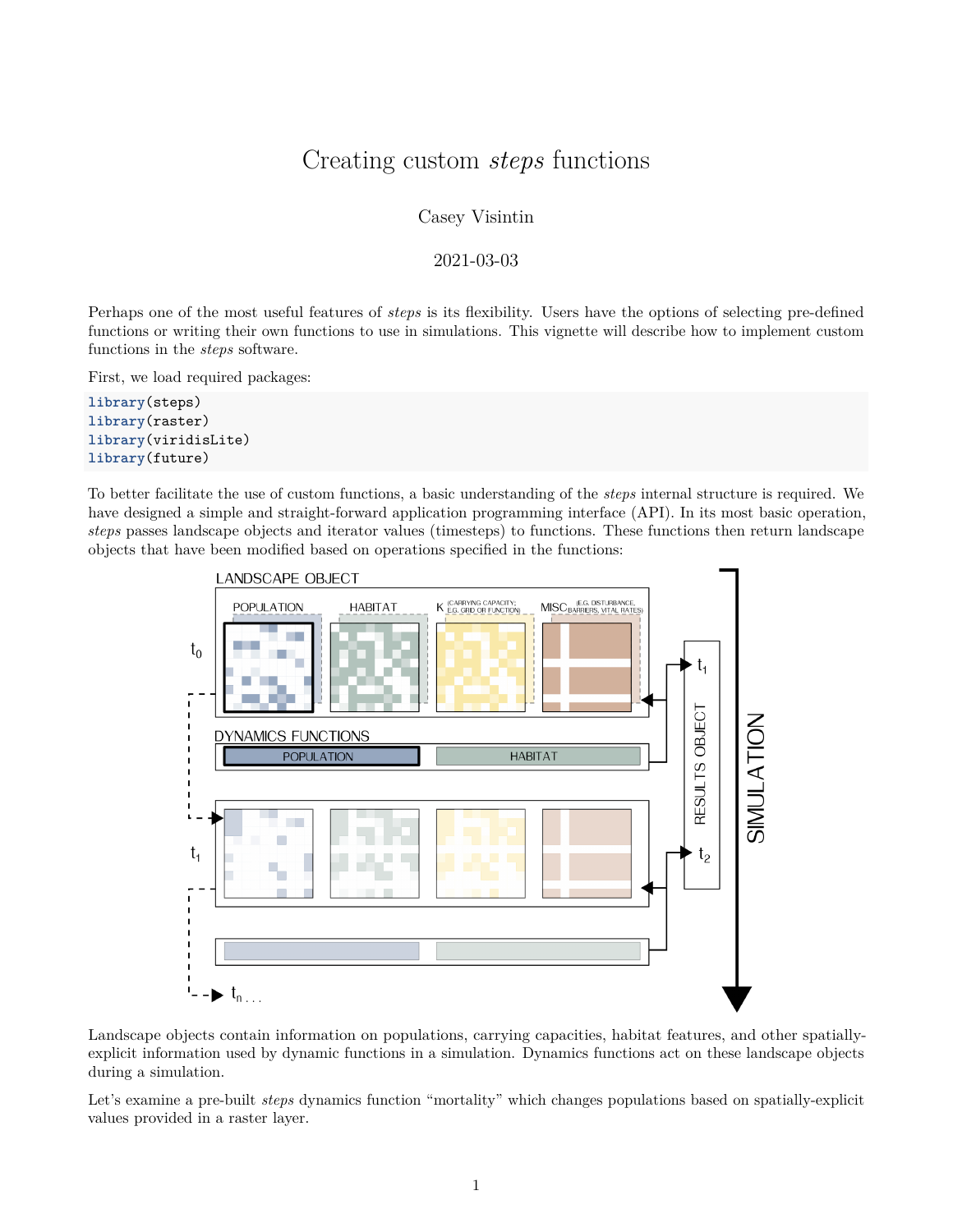```
mortality <- function (mortality_layer, stages = NULL) {
  pop_dynamics <- function (landscape, timestep) {
      population_raster <- landscape$population
      nstages <- raster::nlayers(population_raster)
      # get population as a matrix
      idx <- which(!is.na(raster::getValues(population_raster[[1]])))
      population_matrix <- raster::extract(population_raster, idx)
      mortality_prop <- raster::extract(landscape[[mortality_layer]][[timestep]], idx)
      if (is.null(stages)) stages <- seq_len(nstages)
      for (stage in stages) {
        population_matrix[ , stage] <- ceiling(population_matrix[ , stage] * mortality_prop)
      }
      # put back in the raster
      population_raster[idx] <- population_matrix
      landscape$population <- population_raster
    landscape
  }
  as.population_modification(pop_dynamics)
}
```
In the first statement, we have defined a function with parameters that specify the name of the layer in the landscape object that will be used to modify populations (mortality\_layer) and which life stages will be modified (stages). We have set "stages" to NULL as a default so, if not specified, all stages will be modified. These are global parameters for the function and are optional.

We define an internal function (returned by the main function) in the second statement and this is where the dynamic operations are specified. Note the two parameters are "landscape" and "timestep" and these are both required.

The next few statements operate on the landscape object by extracting the populations of the affected stages, extracting the values of the "mortality layer", multiplying them to get new populations, and then returning the modified populations to the landscape object. Note the last statement is always "landscape" so the landscape object is returned when the function concludes its operations.

The final statement assigns a class to the function. This is optional but useful to maintain an organised structure in the software. We recommend using the appropriate function based on the category of the function a user is defining. In this case, this function is a "population modification" class since its operations change the population in the landscape object.

So let's go about creating a custom function for use in *steps*. First, we load some initial kangaroo populations:

egk\_pop

## class : RasterStack ## dimensions : 35, 36, 1260, 3 (nrow, ncol, ncell, nlayers)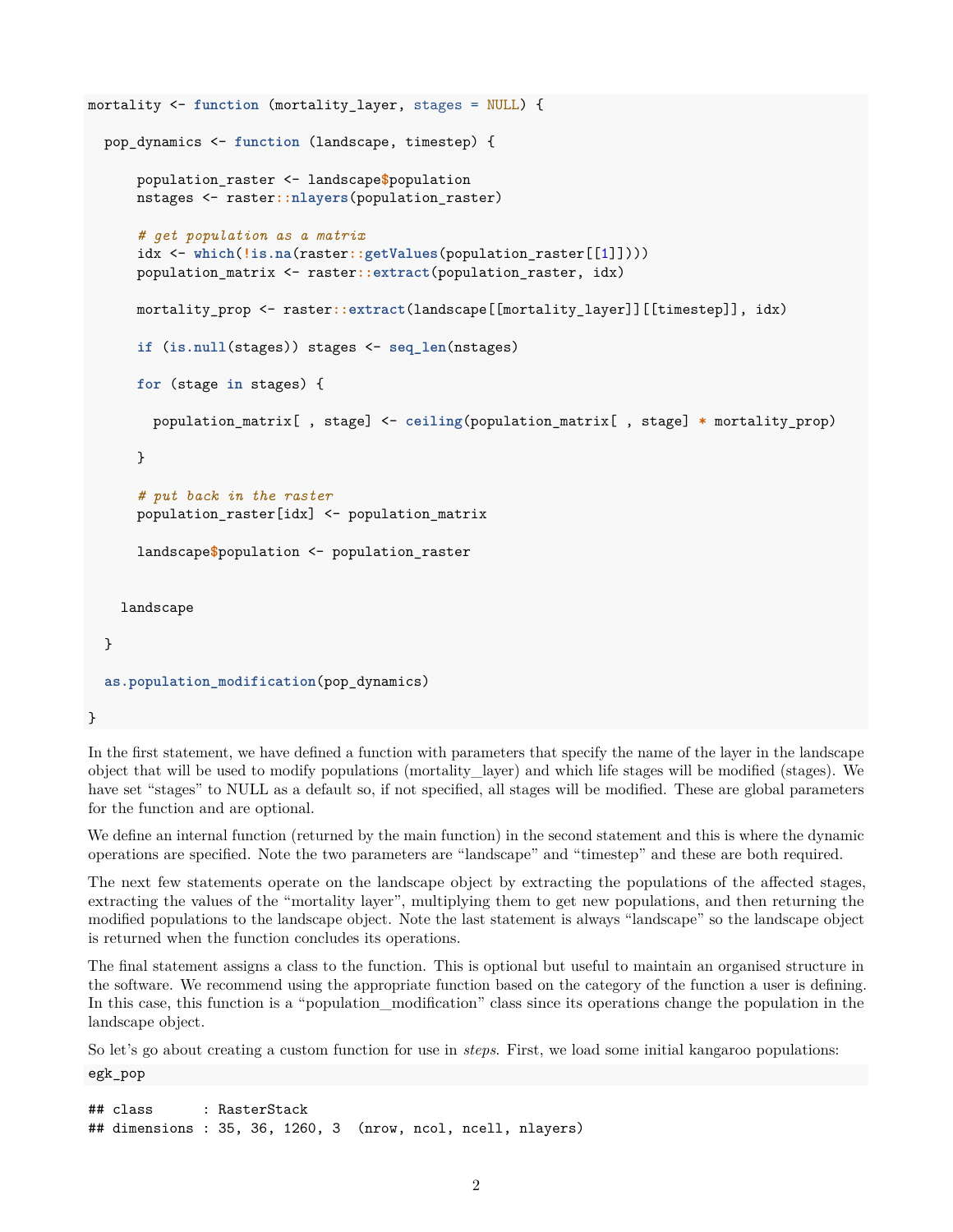```
## resolution : 500, 500 (x, y)## extent : 319000, 337000, 5817000, 5834500 (xmin, xmax, ymin, ymax)
## crs : +proj=utm +zone=55 +south +ellps=GRS80 +towgs84=0,0,0,0,0,0,0 +units=m +no_defs
## names : juvenile, subadult, adult
## min values : 1, 1, 1, 1
## max values : 20, 20, 20
par(mar=c(0,0,0,0), oma=c(0,0,0,0))
spplot(egk_pop,
      col.regions = viridis(100),
      par.settings=list(strip.background = list(col = "white")))
```


Let's examine the total population of juveniles:

**cellStats**(egk\_pop[[1]], sum)

## ## [1] 9066

Now, let's create a function that reduces cell populations randomly across the landscape by a given percentage for the life stages specified. We start with the first two lines coded similar to the previous example and change the function name and one of the parameters:

```
percent_mortality <- function (percentage, stages = NULL) {
```
pop\_dynamics <- **function** (landscape, timestep) { ...

Next we extract the populations similar to the previous example. We use an index to avoid extracting missing values: percent\_mortality <- **function** (percentage, stages = NULL) {

```
pop_dynamics <- function (landscape, timestep) {
    population_raster <- landscape$population
   nstages <- raster::nlayers(population_raster)
    # get population as a matrix
    idx <- which(!is.na(raster::getValues(population_raster[[1]])))
    population_matrix <- raster::extract(population_raster, idx) ...
```
We then randomly sample cells (by non-zero indices) to be modified through an iterative process and then stop when we reach our specified target percentage reduction:

```
percent_mortality <- function (percentage, stages = NULL) {
  pop_dynamics <- function (landscape, timestep) {
      population_raster <- landscape$population
     nstages <- raster::nlayers(population_raster)
```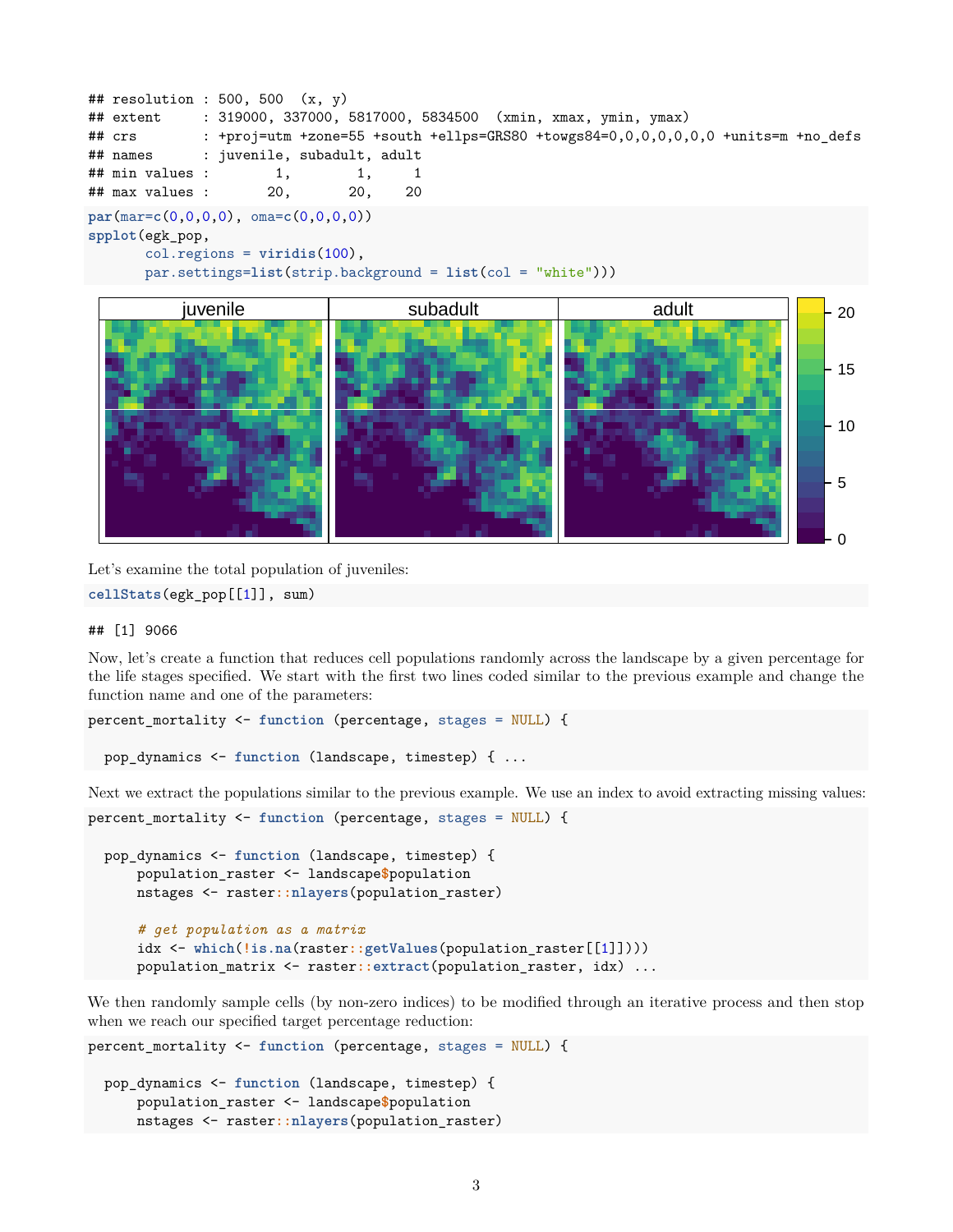```
# get population as a matrix
idx <- which(!is.na(raster::getValues(population_raster[[1]])))
population_matrix <- raster::extract(population_raster, idx)
if (is.null(stages)) stages <- seq_len(nstages)
for (stage in stages) {
 initial_pop <- sum(population_matrix[ , stage])
 changing_pop <- sum(population_matrix[ , stage])
 while (changing_pop > initial_pop * percentage) {
    non_zero <- which(population_matrix[idx , stage] > 0)
    i <- sample(non_zero, 1)
    population_matrix[i , stage] <- population_matrix[i , stage] - 1
    changing pop \leq -\text{sum}(p) population matrix [, stage])
 }
} ...
```
Finally, similar to the original example, we return the modified populations to the landscape object and then return it from the function:

```
percent_mortality <- function (percentage, stages = NULL) {
  pop_dynamics <- function (landscape, timestep) {
    population_raster <- landscape$population
    nstages <- raster::nlayers(population_raster)
    # get population as a matrix
    idx <- which(!is.na(raster::getValues(population_raster[[1]])))
    population_matrix <- raster::extract(population_raster, idx)
    if (is.null(stages)) stages <- seq_len(nstages)
    for (stage in stages) {
      initial_pop <- sum(population_matrix[ , stage])
      changing_pop <- sum(population_matrix[ , stage])
      while (changing_pop > initial_pop * (1 - percentage)) {
        non_zero <- which(population_matrix[ , stage] > 0)
        i <- sample(non_zero, 1)
        population_matrix[i , stage] <- population_matrix[i , stage] - 1
        changing_pop <- sum(population_matrix[ , stage])
     }
    }
    population_raster[idx] <- population_matrix
    landscape$population <- population_raster
    landscape
  }
}
```
Now that we have a custom function defined in the R environment we can specify it in the model setup. Note, we specify a  $10\%$  (percentage = 0.1) reduction in the total landscape population of juveniles (stages = 1) and run the simulation for a single replicate of three iterations (timesteps  $= 3$ ):

```
ls <- landscape(population = egk_pop,
                suitability = NULL,
                carrying_capacity = NULL)
pd <- population_dynamics(change = NULL,
                          dispersal = NULL,
```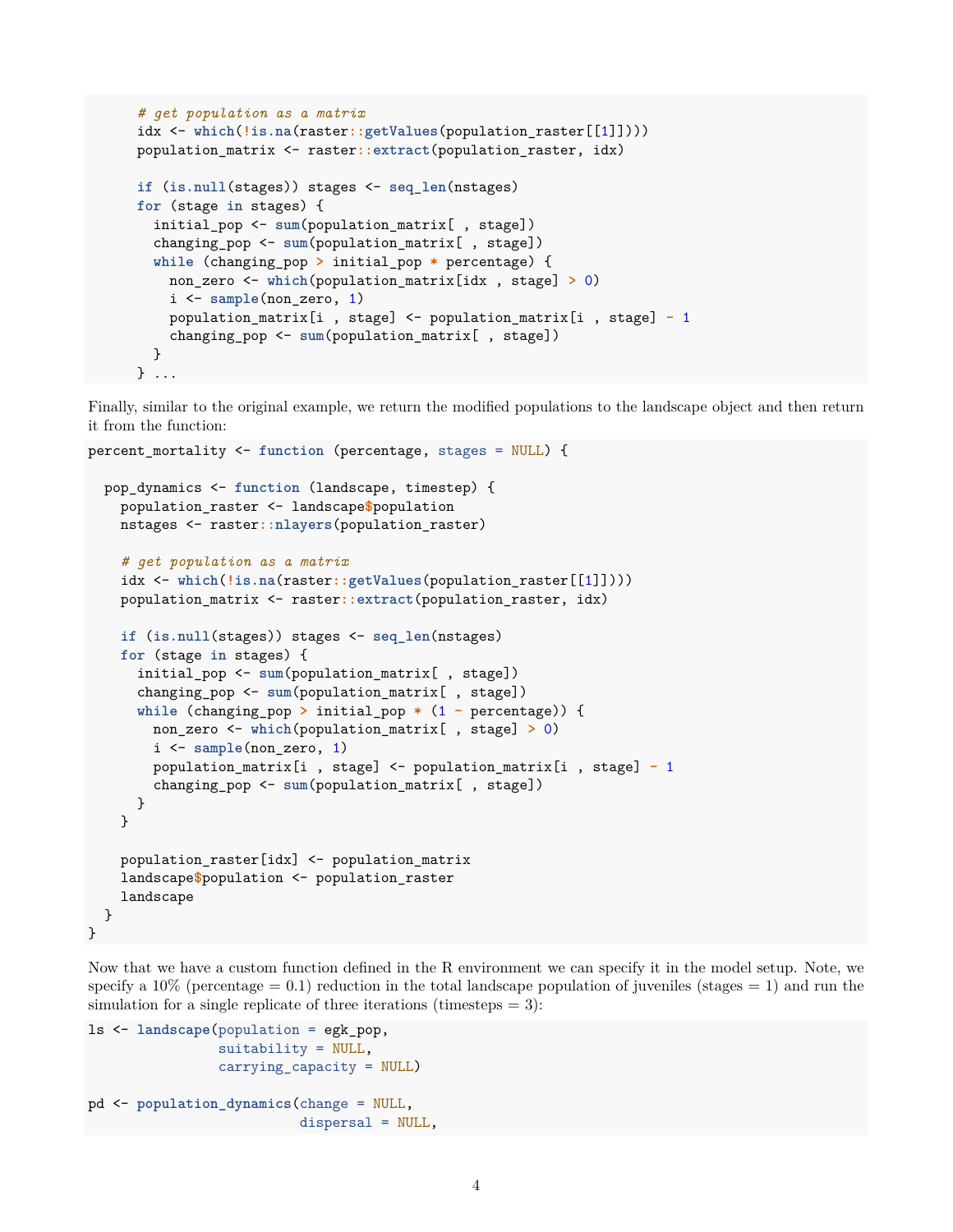```
modification = percent_mortality(percentage = 0.1,
                                                            stages = 1,
                          density_dependence = NULL)
results <- simulation(landscape = ls,
                      population_dynamics = pd,
                      habitat dynamics = NULL,
                      demo_stochasticity = "none",
                      timesteps = 3,
                      replicates = 1,
                      verbose = FALSE)
```
We can view the initial total juvenile landscape population and the modified population in each of the timesteps:

```
cbind(c("t0", "t1", "t2", "t3"),
      c(cellStats(egk_pop[[1]], sum),
        cellStats(results[[1]][[1]][["population"]][[1]], sum),
        cellStats(results[[1]][[2]][["population"]][[1]], sum),
        cellStats(results[[1]][[3]][["population"]][[1]], sum)))
## [,1] [,2]
## [1,] "t0" "9066"
## [2,] "t1" "8159"
## [3,] "t2" "7343"
## [4,] "t3" "6608"
```
And here is a plot of the temporally-changing juvenile cell populations:

```
pop_stack <- stack(egk_pop[[1]],
                   results[[1]][[1]][["population"]][[1]],
                   results[[1]][[2]][["population"]][[1]],
                   results[[1]][[3]][["population"]][[1]])
names(pop_stack) <- c("t0", "t1", "t2", "t3")
par(mar=c(0,0,0,0), oma=c(0,0,0,0))
spplot(pop_stack,
       col.regions = viridis(100),
       par.settings=list(strip.background = list(col = "white")))
```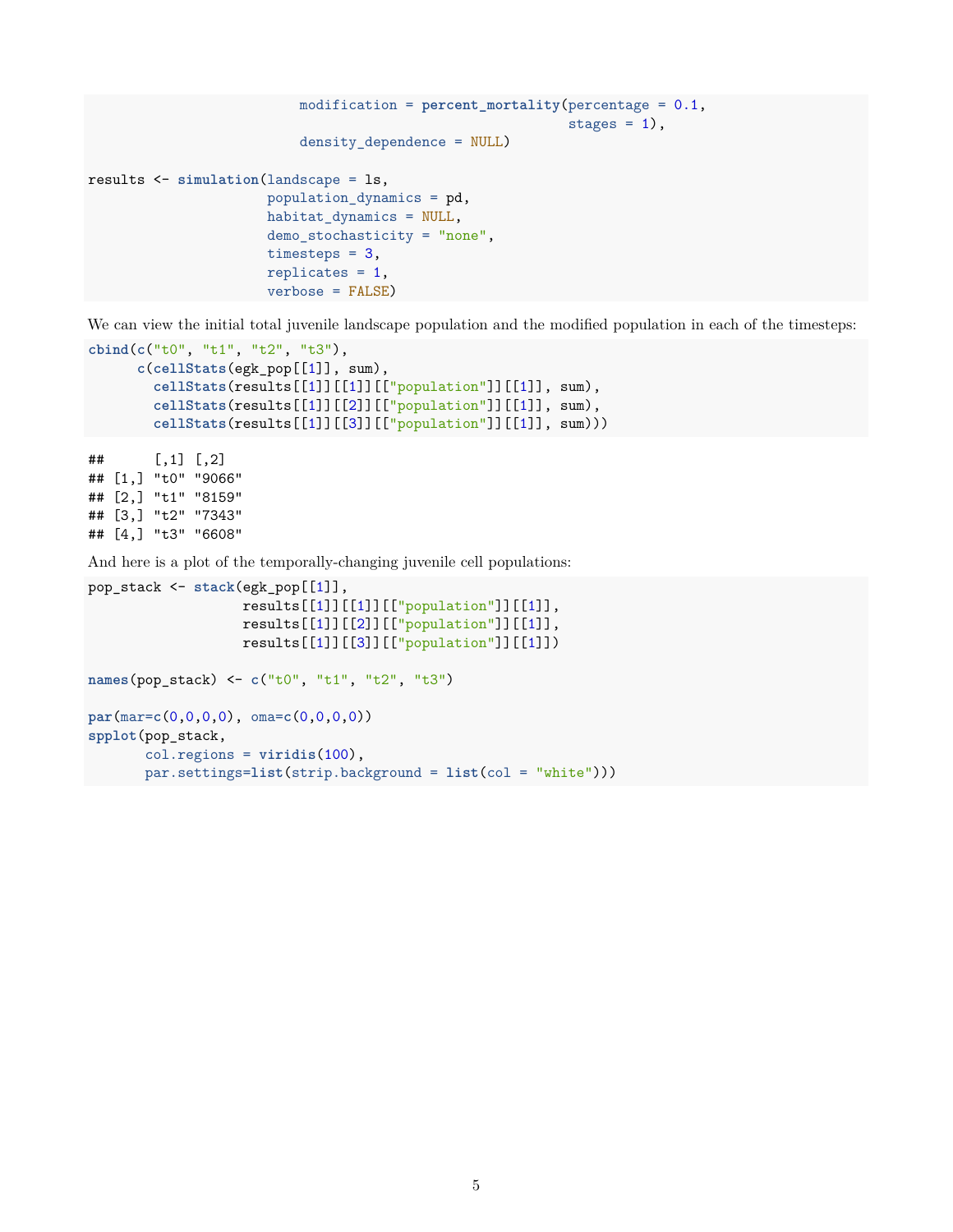

Because of the internal organisation and structure of *steps*, we are also able to use any information contained within the landscape object in our custom functions. For example, say we would like to reduce the populations in only highly suitable habitat (above a threshold value) - this can be parameterised in the function.

We add an additional parameter to specify a threshold value indicating which cells in the landscape that we will randomly reduce populations in. To do this, we must also extract information from the suitability layer in the landscape object:

```
percent_mortality_hab <- function (percentage, threshold, stages = NULL) {
  pop_dynamics <- function (landscape, timestep) {
    population_raster <- landscape$population
   nstages <- raster::nlayers(population_raster)
    # get population as a matrix
    idx <- which(!is.na(raster::getValues(population_raster[[1]])))
    population_matrix <- raster::extract(population_raster, idx)
    # get suitability cell indexes
    suitable <- raster::extract(landscape$suitability, idx)
    if (is.null(stages)) stages <- seq_len(nstages)
    for (stage in stages) {
      initial_pop <- sum(population_matrix[ , stage])
      changing_pop <- sum(population_matrix[ , stage])
      highly_suitable <- which(suitable >= threshold) # check for suitable cells
      while (changing_pop > initial_pop * (1 - percentage)) {
        non_zero <- which(population_matrix[ , stage] > 0)
        i <- sample(intersect(highly_suitable, non_zero), 1) # change the sampling pool
        population_matrix[i , stage] <- population_matrix[i , stage] - 1
```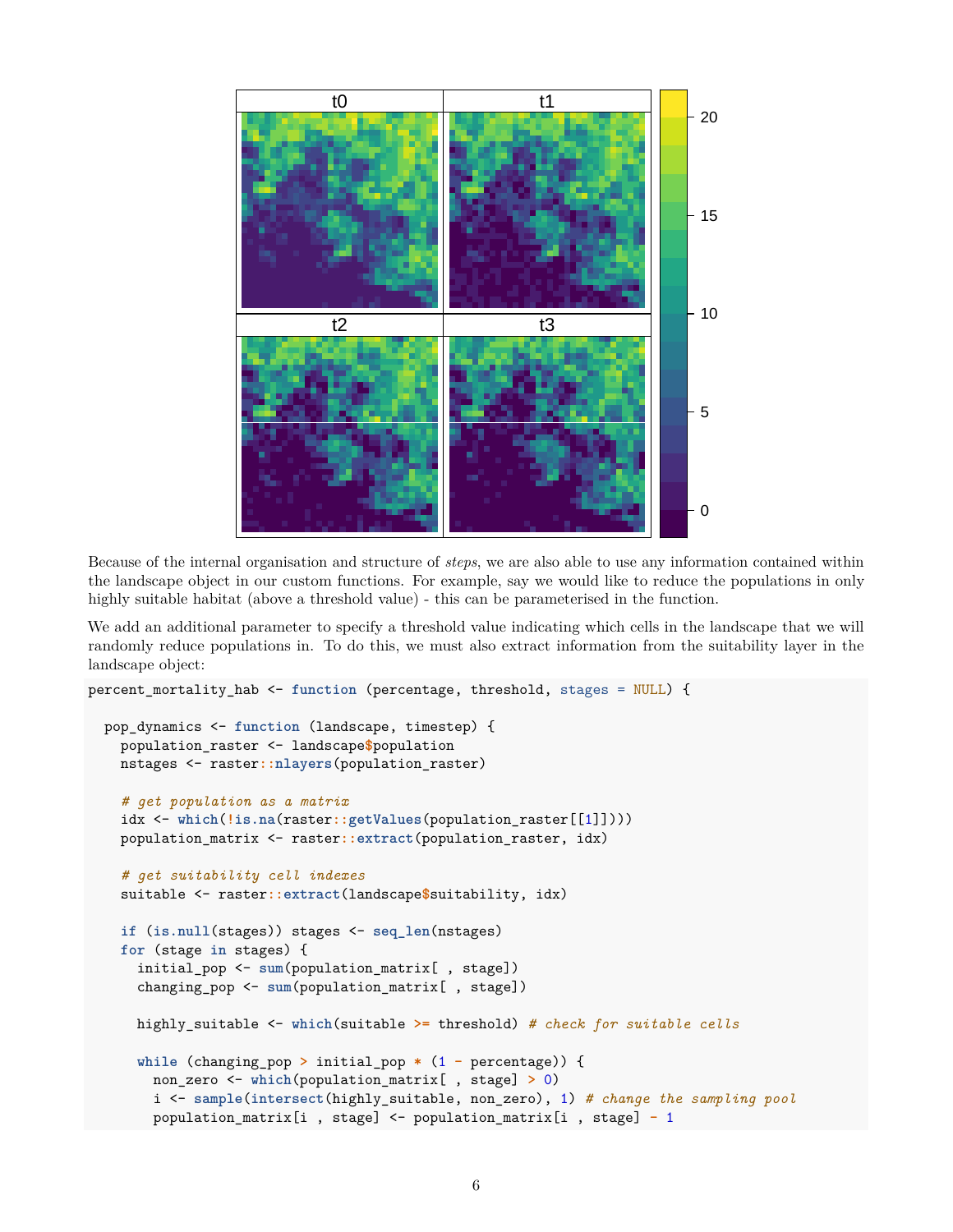```
changing_pop <- sum(population_matrix[ , stage])
      }
    }
    population_raster[idx] <- population_matrix
    landscape$population <- population_raster
    landscape
  }
}
```
Now we run our simulation again using the new custom function and a suitability threshold of 0.7. Note, we must also now include a suitability raster layer in the landscape object or else our function will not work:

```
ls <- landscape(population = egk_pop,
                suitability = egk_hab,
                carrying_capacity = NULL)
pd <- population_dynamics(change = NULL,
                          dispersal = NULL,
                          modification = percent_mortality_hab(percentage = .10,
                                                                threshold = 0.7,
                                                                stages = 1,
                          density dependence = NULL)
results <- simulation(landscape = ls,
                      population_dynamics = pd,
                      habitat_dynamics = NULL,
                      demo_stochasticity = "none",
                      timesteps = 3,
                      replicates = 1,
                      verbose = FALSE)
```
Again, we can view the initial total juvenile landscape population and the modified population in each of the timesteps:

```
cbind(c("t0", "t1", "t2", "t3"),
      c(cellStats(egk_pop[[1]], sum),
        cellStats(results[[1]][[1]][["population"]][[1]], sum),
        cellStats(results[[1]][[2]][["population"]][[1]], sum),
        cellStats(results[[1]][[3]][["population"]][[1]], sum)))
```
## [,1] [,2] ## [1,] "t0" "9066" ## [2,] "t1" "8159" ## [3,] "t2" "7343" ## [4,] "t3" "6608"

And here is an updated plot of the juvenile cell populations:

```
pop_stack <- stack(egk_pop[[1]],
                   results[[1]][[1]][["population"]][[1]],
                   results[[1]][[2]][["population"]][[1]],
                   results[[1]][[3]][["population"]][[1]])
names(pop_stack) <- c("t0", "t1", "t2", "t3")
par(mar=c(0,0,0,0), oma=c(0,0,0,0))
spplot(pop_stack,
       col.regions = viridis(100),
```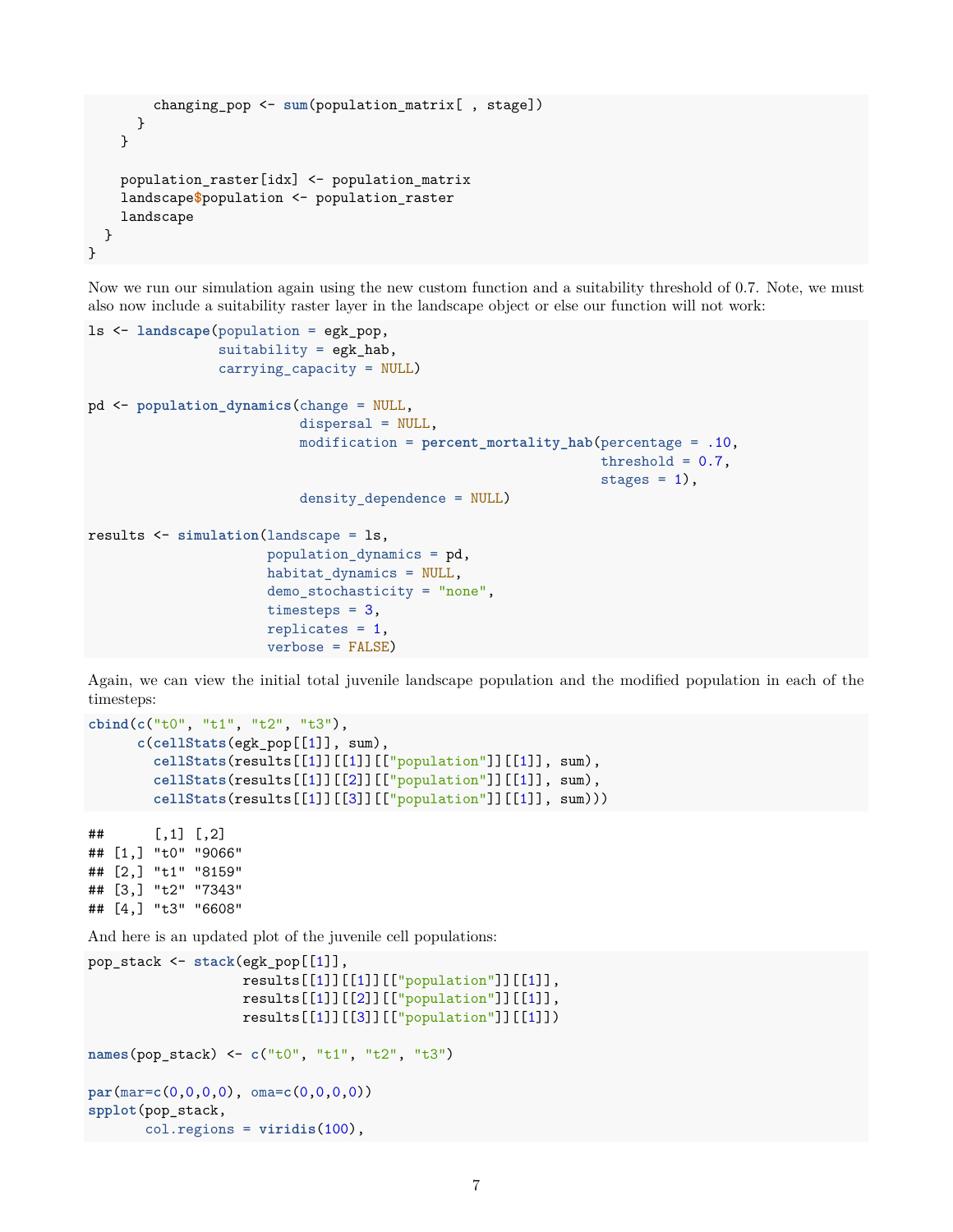## par.settings=**list**(strip.background = **list**(col = "white")))



Notice that whilst the total juvenile population numbers have decreased in a similar fashion, the spatial locations of the reductions have been confined to areas where habitat is highly suitable - as specified by our threshold value.

But what if we want to influence the locations of the random samples by our own custom raster layer? This is accomplished by creating/loading a new raster that matches the properties (extent, resolution, and projection) of the population raster stack and adding it to the landscape object:

```
sampling_mask <- egk_hab # copy the habitat layer to assume its properties
sampling_mask[!is.na(egk_hab)] <- 0 # set all non-NA values to zero
```

```
# get index values of the top-right corner (15 x 15 cells)
idx_corner <- sort(unlist(lapply(0:15, function (x) seq(21, 541, by = 36) + x)))
```

```
# set non-NA raster values in top-right corner to one
sampling_mask[intersect(idx_corner, which(!is.na(egk_hab[])))] <- 1
```

```
plot(sampling_mask, axes = FALSE, box = FALSE)
```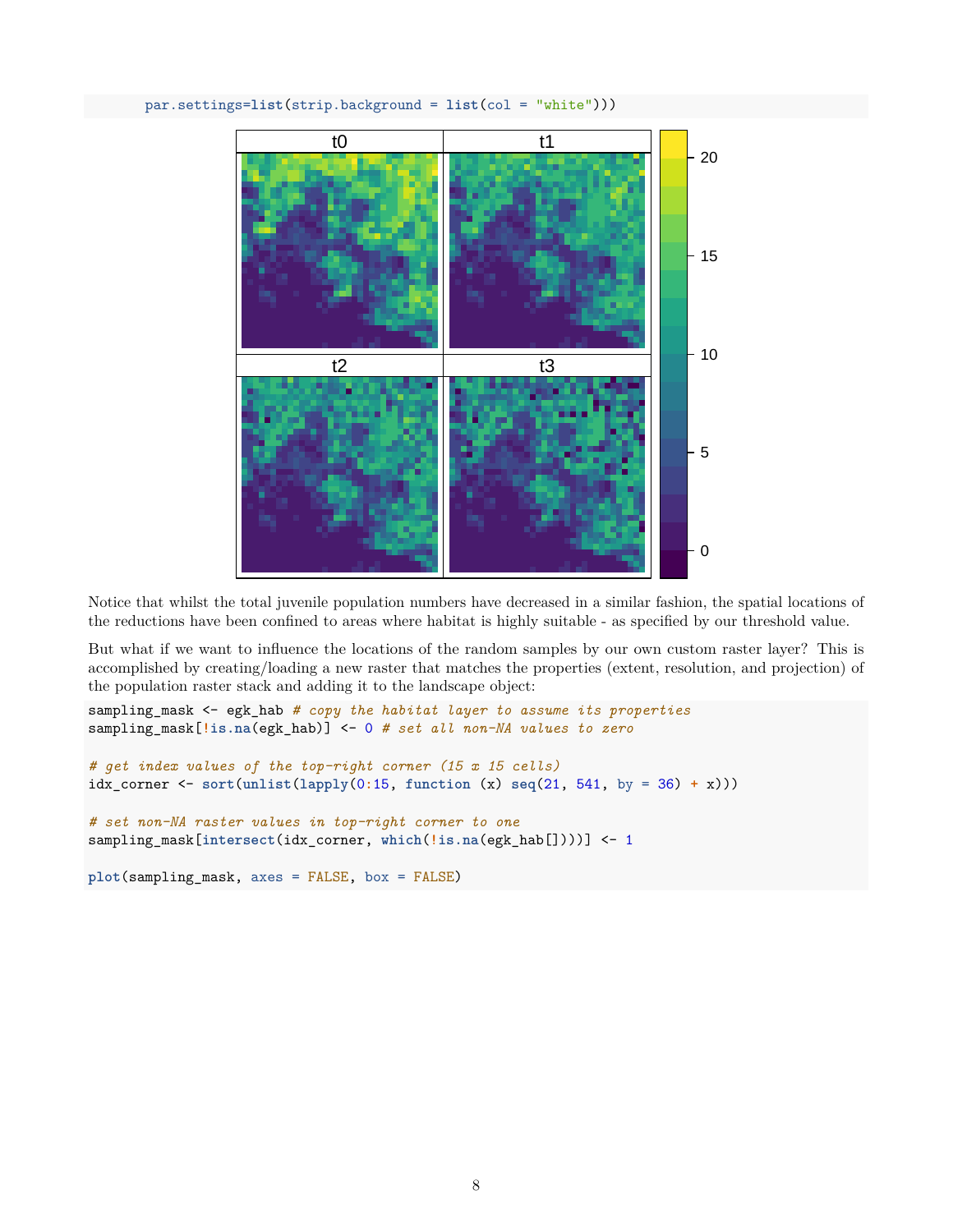

```
suitability = NULL,
carrying_capacity = NULL,
"sampling_mask" = sampling_mask) # name the object to reference in our function
```
We now need to slightly alter our custom function to accept and use the new raster. We start with the same syntax, adding a parameter to specify the name of the raster in the landscape object to use in our function and then extracting using the specified name:

```
percent_mortality_ras <- function (percentage, masking_raster, threshold, stages = NULL) {
  pop_dynamics <- function (landscape, timestep) {
    population_raster <- landscape$population
   nstages <- raster::nlayers(population_raster)
    # get population as a matrix
    idx <- which(!is.na(raster::getValues(population_raster[[1]])))
    population_matrix <- raster::extract(population_raster, idx)
    # Note, here we now use the name of the raster ('masking_raster' parameter)
    # to extract the object from the landscape object
    suitable <- raster::extract(landscape[[masking_raster]], idx)
    if (is.null(stages)) stages <- seq_len(nstages)
    for (stage in stages) {
      initial_pop <- sum(population_matrix[ , stage])
      changing_pop <- sum(population_matrix[ , stage])
      highly_suitable <- which(suitable >= threshold) # check for suitable cells
      while (changing_pop > initial_pop * (1 - percentage)) {
        non_zero <- which(population_matrix[ , stage] > 0)
        i <- sample(intersect(highly_suitable, non_zero), 1) # change the sampling pool
        population_matrix[i , stage] <- population_matrix[i , stage] - 1
        changing_pop <- sum(population_matrix[ , stage])
     }
    }
    population_raster[idx] <- population_matrix
    landscape$population <- population_raster
```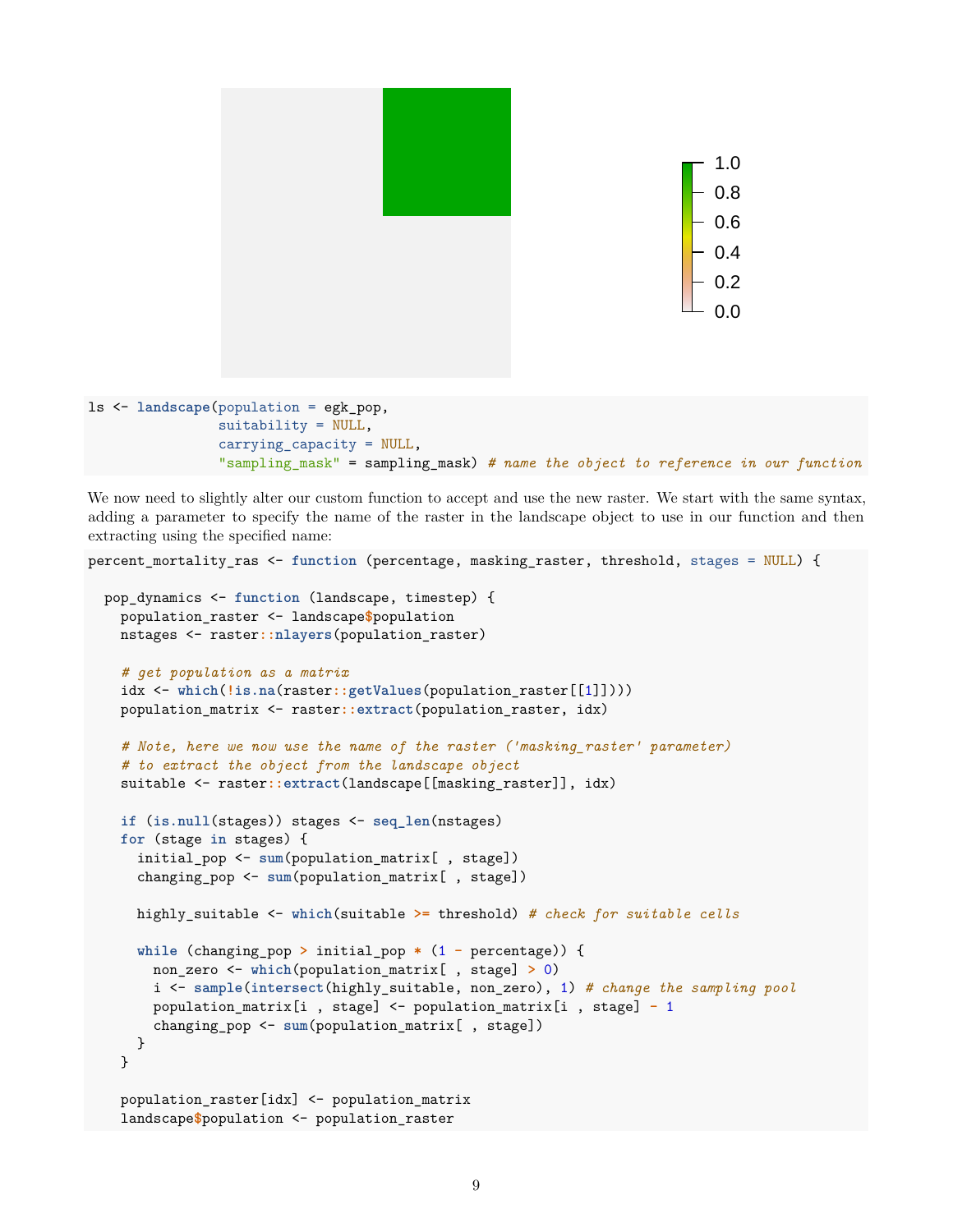landscape } }

In the 'population\_dynamics' function, we change the modification parameter to call the new custom function (percent\_mortality\_ras) and add the new parameter specifying the name of the raster in the landscape object. Since we used zeros and ones in our sampling mask it does not matter which value we select for the threshold - as long as it is between zero and one. As previously, we run the simulation for a single replicate of three iterations:

```
pd <- population_dynamics(change = NULL,
                          dispersal = NULL,
                          modification = percent_mortality_ras(percentage = .10,
                                                                 masking_raster = "sampling_mask",
                                                                threshold = 0.7,
                                                                 stages = 1,
                          density_dependence = NULL)
results <- simulation(landscape = ls,
                      population dynamics = pd,
                      habitat_dynamics = NULL,
                      demo_stochasticity = "none",
                      timesteps = 3,
                      replicates = 1,
                      verbose = FALSE)
```
The changes in total juvenile landscape population are as expected:

```
cbind(c("t0", "t1", "t2", "t3"),
      c(cellStats(egk_pop[[1]], sum),
       cellStats(results[[1]][[1]][["population"]][[1]], sum),
       cellStats(results[[1]][[2]][["population"]][[1]], sum),
       cellStats(results[[1]][[3]][["population"]][[1]], sum)))
## [,1] [,2]
## [1,] "t0" "9066"
```
## [2,] "t1" "8159" ## [3,] "t2" "7343" ## [4,] "t3" "6608"

But now the changes in juvenile cell populations are confined to our 'sampling\_mask' layer:

```
pop_stack <- stack(egk_pop[[1]],
                   results[[1]][[1]][["population"]][[1]],
                   results[[1]][[2]][["population"]][[1]],
                   results[[1]][[3]][["population"]][[1]])
names(pop_stack) <- c("t0", "t1", "t2", "t3")
par(mar=c(0,0,0,0), oma=c(0,0,0,0))
spplot(pop_stack,
       col.regions = viridis(100),
       par.settings=list(strip.background = list(col = "white")))
```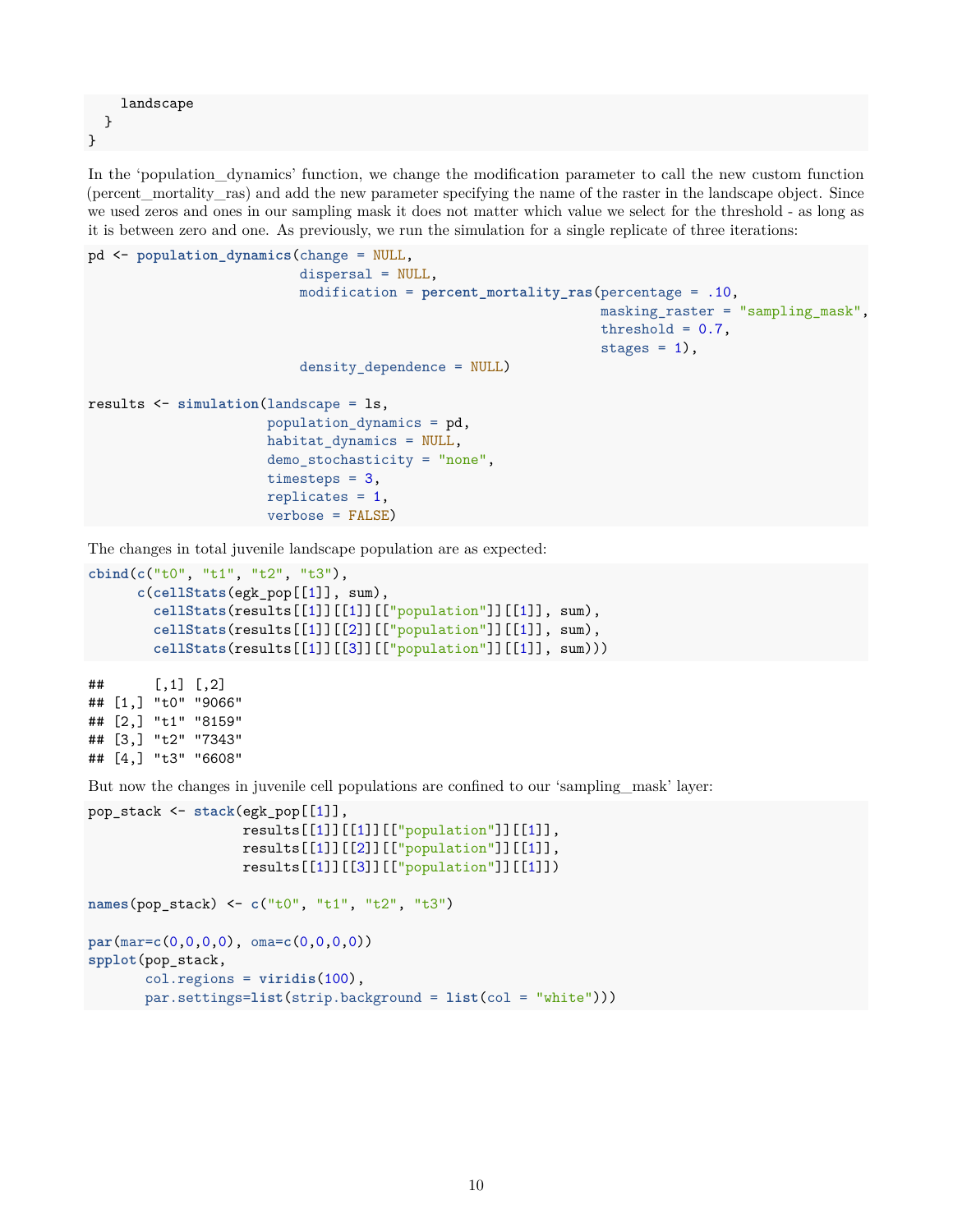

So far we have been modifying the population rasters in the landscape object, but we can also modify vital rates as well. This may be useful in situations where a user would like to deterministically define, or affect, survival and fecundity.

The 'growth' population dynamics function in *steps* includes a parameter for specifying a custom function (transition\_function) to modify vital rates throughout a simulation. To start, let's examine a pre-existing transition function called 'modified\_transition' which affects survival and fecundity based on raster values:

```
modified_transition <- function(survival_layer = NULL,
                                fecundity_layer = NULL) {
  fun <- function (transition_array, landscape, timestep) {
    transition_matrix <- transition_array[, , 1]
    idx <- which(transition_matrix != 0)
    is_recruitment <- upper.tri(transition_matrix)[idx]
    array_length <- dim(transition_array)[3]
    cell_idx <- which(!is.na(raster::getValues(landscape$population[[1]])))
    if (is.null(survival_layer)) {
     surv_mult <- rep(1, length(cell_idx))
    } else {
      if (raster::nlayers(landscape$suitability) > 1) {
        surv_mult <- landscape[[survival_layer]][[timestep]][cell_idx]
      } else {
        surv_mult <- landscape[[survival_layer]][cell_idx]
      }
    }
    if (is.null(fecundity_layer)) {
```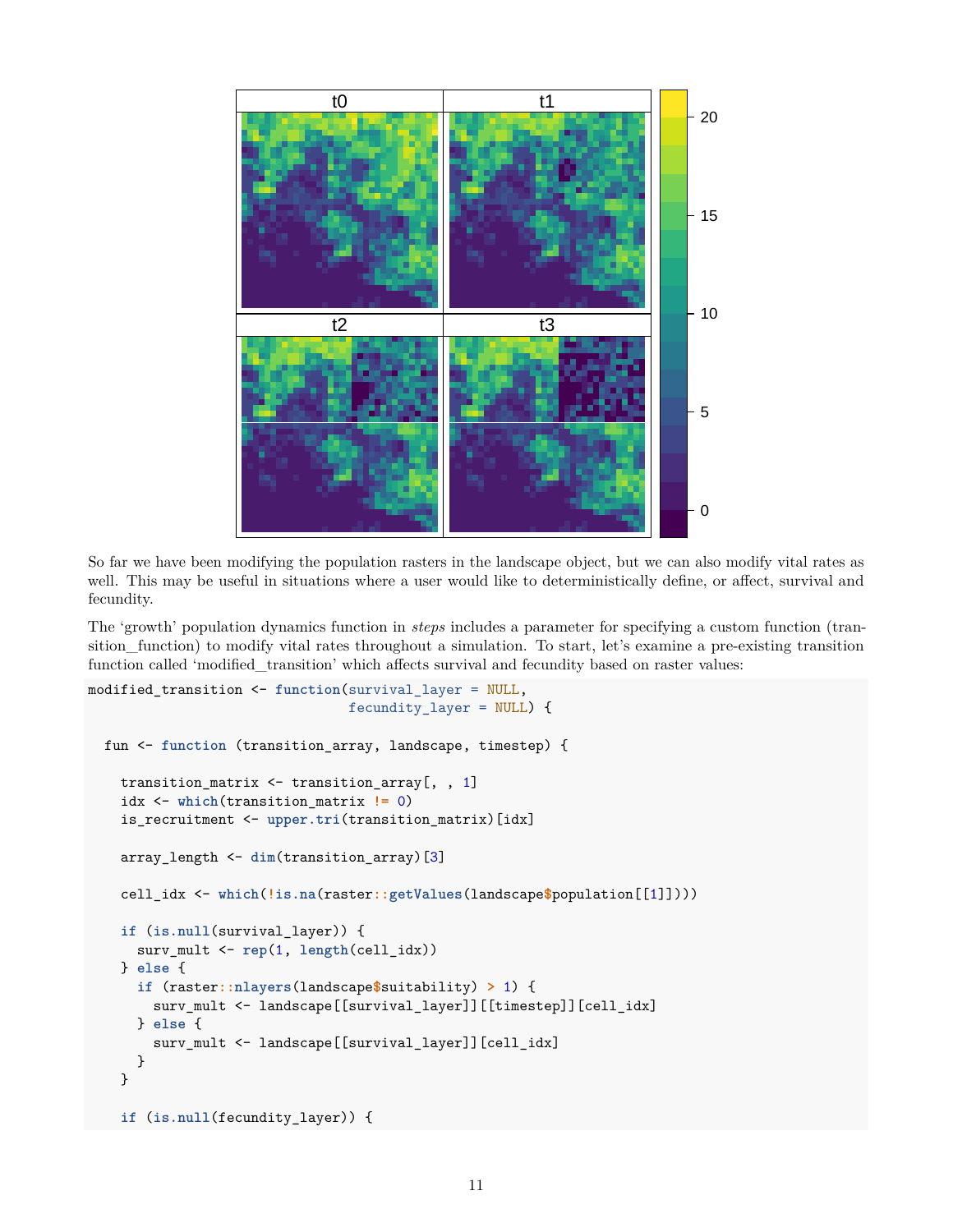```
fec_mult <- rep(1, length(cell_idx))
  } else {
    if (raster::nlayers(landscape$suitability) > 1) {
      fec_mult <- landscape[[fecundity_layer]][[timestep]][cell_idx]
    } else {
      fec_mult <- landscape[[fecundity_layer]][cell_idx]
    }
  }
  for (i in seq_len(array_length)) {
    new_surv <- transition_array[, , i][idx[!is_recruitment]] * surv_mult[i]
    new_fec <- transition_array[, , i][idx[is_recruitment]] * fec_mult[i]
    transition_array[, , i][idx[!is_recruitment]] <- new_surv
    transition_array[, , i][idx[is_recruitment]] <- new_fec
  }
  transition_array
}
as.transition_function(fun)
```
}

As with our original pre-built function "mortality", the first statement names the function object and defines any global parameters that will be passed to the function - in this case raster objects specified by the user. The next statement defines an internal function (returned by the main function) and this is where the dynamic operations are specified. Note the two familiar parameters "landscape" and "timestep" and a third additional parameter "transition\_array" - these are all required. The new parameter 'transition\_array' is required since this function operates within the 'growth' function where a transition array is constructed from the 'transition\_matrix' parameter and then passed around and operated on internally. The z-dimension of the transition array matches the number of cells in the landscape.

The next few statements determine which indices in the transition matrix refer to survival and fecundity and are non-zero (i.e. specified), and identify non-NA cells in the population rasters. The non-NA cells indices are used to exclude transition matrices that correspond to cells that cannot contain populations.

The function then extracts the values of survival and fecundity from the input rasters based on the recorded indices - first survival, then fecundity. If a raster layer is specified, its values are extracted - note, the code is written to accommodate both single rasters and raster stacks where the number of layers matches the intended timesteps of a simulation. If a raster layer is not specified, values of ones are stored.

In the next few statements of the internal function ('fun'), the transition values are multiplied by the extracted values of the rasters (or ones). Similar to our original 'mortality' function example, the last statement in the internal function is always "transition\_array" so the transition array object is returned when the internal function concludes its operations. The final statement assigns a class to the function - once again, this is optional but useful to maintain an organised structure in the software.

In the next example, we demonstrate the use of rasters to define the fecundity of adult kangaroos. We begin with a simple simulation of population growth. For this simulation we only need initial populations and a growth function based on a transition matrix - environmental stochasticity is set to zero by default in the function. We run the simulation for a single replicate of five iterations:

```
ls <- landscape(population = egk_pop,
                suitability = NULL,
                carrying_capacity = NULL)
pd <- population_dynamics(change = growth(transition_matrix = egk_mat),
```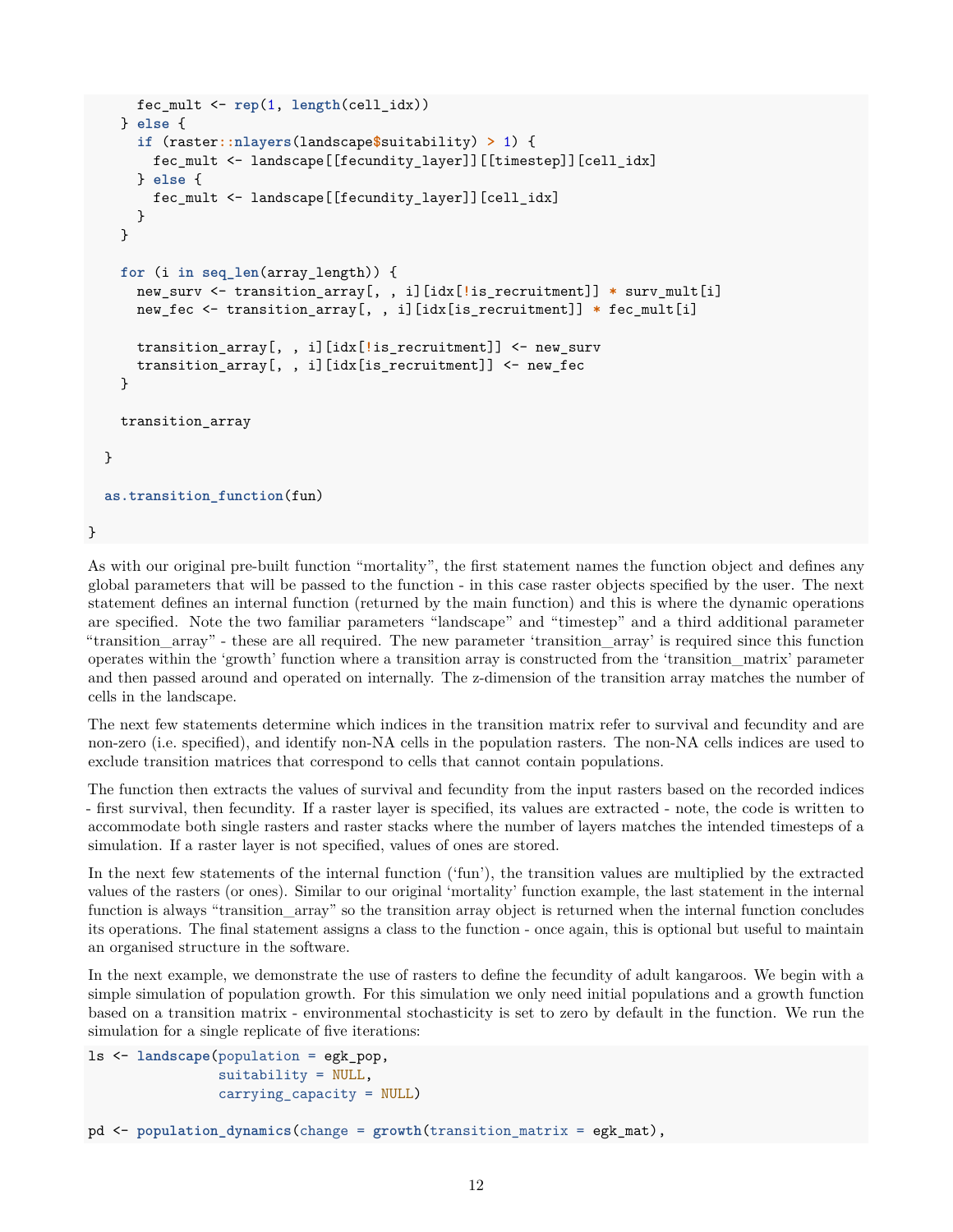```
dispersal = NULL,
                          modification = NULL,
                           density_dependence = NULL)
results <- simulation(landscape = ls,
                      population_dynamics = pd,
                      habitat_dynamics = NULL,
                      timesteps = 5,
                      replicates = 1,
                      verbose = FALSE)
```
Let's look at how the total juvenile population changes through time:

```
plot(results, stages = 1)
```


**Timesteps** 

And here is the spatial distribution of cell populations for juvenile kangaroos through time:

```
plot(results,
     stages = 1,
     type = "raster",
     timesteps = 1:5,
     panes = c(5, 1)
```
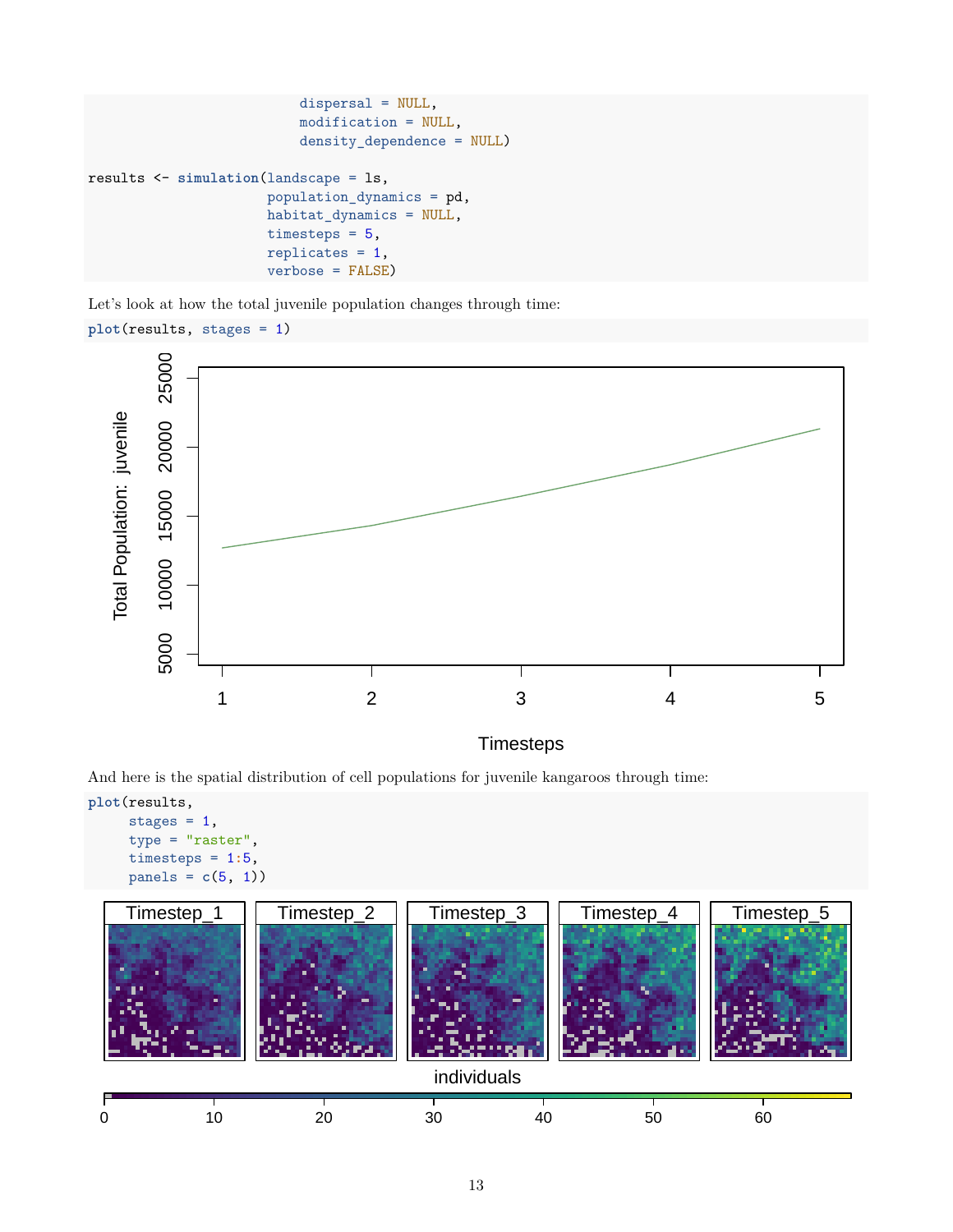If we look at the transition matrix used in the simulation, we can see why there is a steady increase in population  $(Rmax \sim 1.14)$ :

| ## |             |     | juvenile subadult adult |                   |
|----|-------------|-----|-------------------------|-------------------|
|    | ## juvenile | 0.0 |                         | $0.55 \quad 0.85$ |
|    | ## subadult | 0.5 |                         | $0.20 \quad 0.00$ |
|    | ## adult    | 0.0 |                         | $0.55 \quad 0.85$ |
|    |             |     |                         |                   |

## [1] "Rmax = 1.14194813396265"

Now let's suppose that we want to provide rasters that define the fecundity of adult kangaroos. The methods are similar to our earlier examples but we will need to tailor our custom function to work within the pre-existing 'growth' dynamics function (type ?growth for more information). First, we will construct a raster that will contain our values of influence - in this case numbers that define adult fecundity in each cell (missing values will use existing fecundity). We do this randomly as an example, but users can read in spatial-explicit data that represents mapped factors affecting fecundity/survival (e.g. additional food/water, protection from predators, disease status):

```
adult_fec <- egk_hab # copy the habitat layer to assume its properties
adult_fec[] <- NA # set all values to NA
```

```
ncells <- ncell(adult_fec)
```

```
# assign random numbers between 0.1 and 0.4 to 80% of the cells
adult_fec[sample(seq_len(ncells), 0.8 * ncells, replace = FALSE)] <- runif(ncells, 0.1, 0.5)
```

```
plot(adult_fec, axes = FALSE, box = FALSE)
```


Now let's go about creating our custom function to define the fecundity of adult kangaroos. We start with the first two lines coded similar to the previous 'modified\_transition' example and change the function name and retain only the fecundity\_layer parameter:

```
define_fecundity <- function(fecundity_layer) {
```

```
fun <- function (transition_array, landscape, timestep) { ...
```
Next we define all of the indexing required to move values from the raster to the transition array (excluding zeros in the transition array and NA cells in the population raster):

```
define_fecundity <- function(fecundity_layer) {
 fun <- function (transition_array, landscape, timestep) {
    transition_matrix <- transition_array[, , 1]
    idx <- which(transition_matrix != 0)
```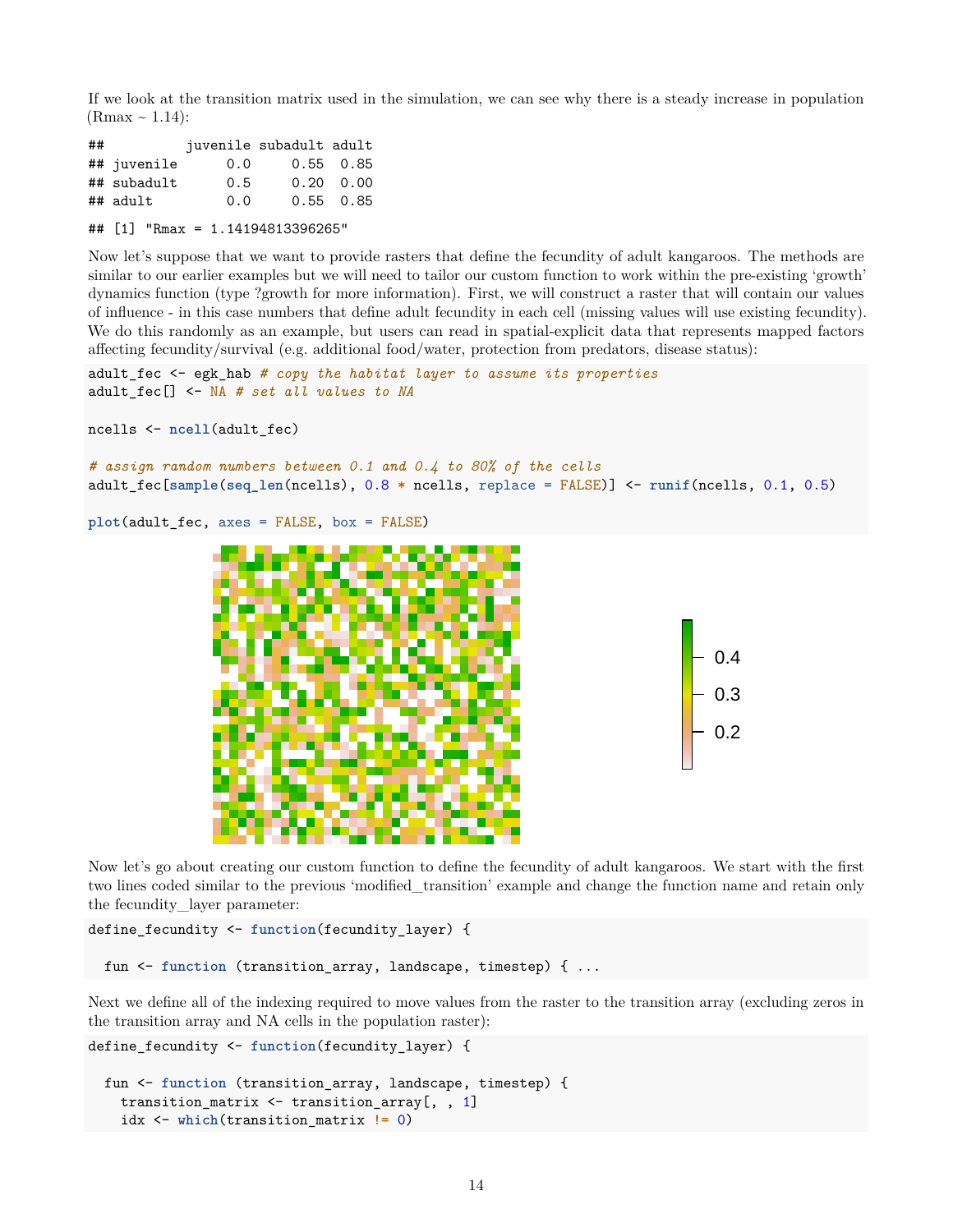```
is recruitment <- upper.tri(transition matrix)[idx]
cell_idx <- which(!is.na(raster::getValues(landscape$population[[1]])
# this length should be pre-defined by non-NA cells in the landscape
array_length <- dim(transition_array)[3]
...
```
We then extract the new fecundity values from the user specified raster in the landscape object and assign them to their respective positions in the transition array:

```
fun <- function (transition_array, landscape, timestep) {
  transition_matrix <- transition_array[, , 1]
  idx <- which(transition_matrix != 0)
  is_recruitment <- upper.tri(transition_matrix)[idx]
  cell_idx <- which(!is.na(raster::getValues(landscape$population[[1]])
  # this length should be pre-defined by non-NA cells in the landscape
  array_length <- dim(transition_array)[3]
  fec_values <- landscape[[fecundity_layer]][cell_idx]
  for (i in seq_len(array_length)) {
   new_fec <- fec_values[i]
    if (!is.na(new_fec)) {
      transition_array[, , i][tail(idx[is_recruitment], 1)] <- new_fec
    }
  } ...
```
define\_fecundity <- **function**(fecundity\_layer) {

Finally, similar to the original example, we return the modified transition array from the function: define\_fecundity <- **function**(fecundity\_layer) {

```
fun <- function (transition_array, landscape, timestep) {
    transition_matrix <- transition_array[, , 1]
   idx <- which(transition_matrix != 0)
    is_recruitment <- upper.tri(transition_matrix)[idx]
    cell_idx <- which(!is.na(raster::getValues(landscape$population[[1]])))
    # this length should be pre-defined by non-NA cells in the landscape
    array_length <- dim(transition_array)[3]
   fec_values <- landscape[[fecundity_layer]][cell_idx]
   for (i in seq_len(array_length)) {
     new fec <- fec values[i]
     if (!is.na(new_fec)) {
        transition_array[, , i][tail(idx[is_recruitment], 1)] <- new_fec
     }
    }
    transition_array
 }
}
```
In the 'population\_dynamics' function, we specify 'growth' in the 'change' parameter, use the 'transition\_function' parameter to call the new custom function (define\_fecundity), and add the new parameter specifying the name of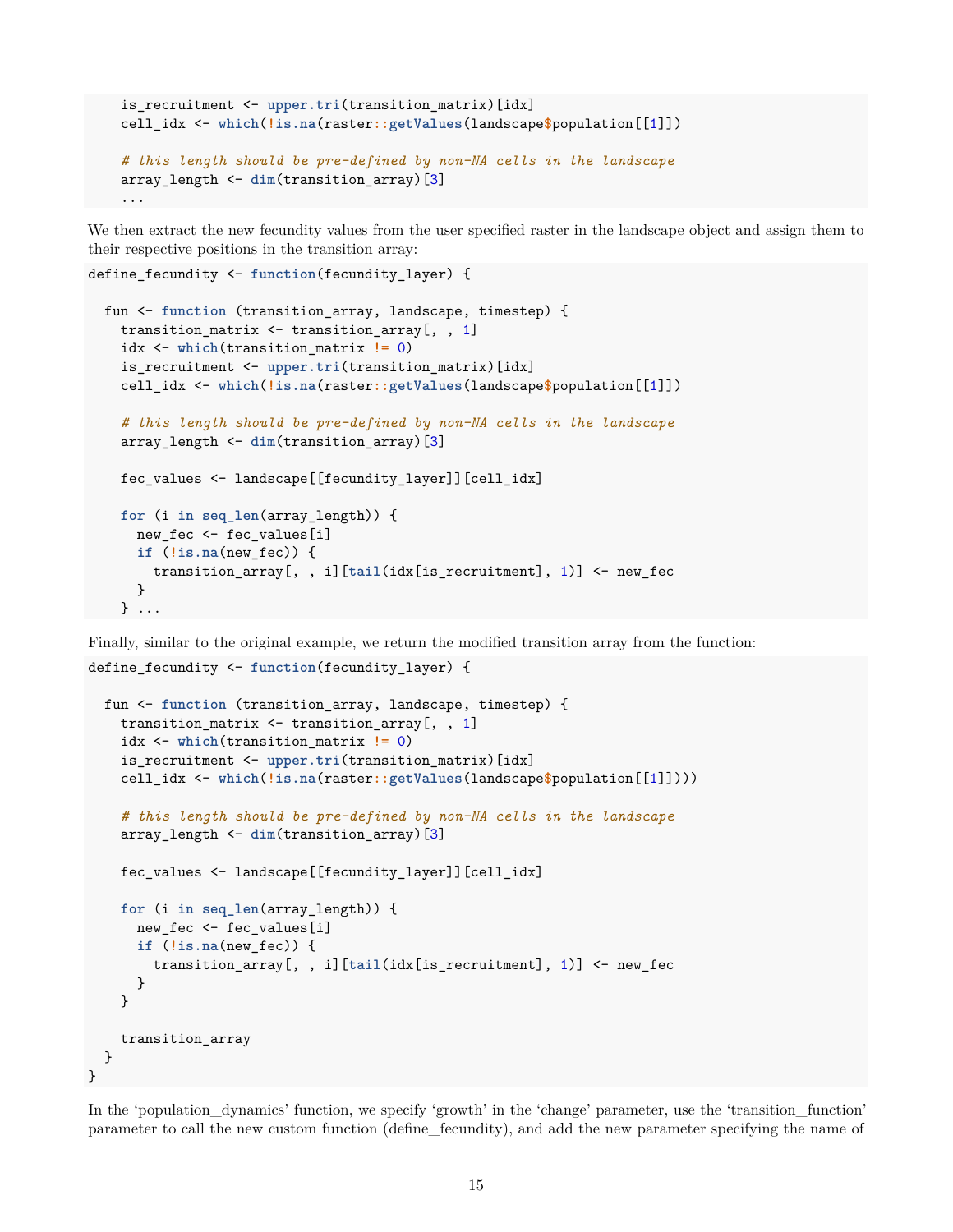the raster in the landscape object. As previously, we run the simulation for a single replicate of five iterations:

```
ls <- landscape(population = egk_pop,
                suitability = NULL,
                carrying_capacity = NULL,
                "adult_fec" = adult_fec)
pd <- population_dynamics(
  change = growth(transition_matrix = egk_mat,
                  transition_function = define_fecundity(fecundity_layer = "adult_fec")),
  dispersal = NULL,
  modification = NULL,
  density_dependence = NULL)
results <- simulation(landscape = ls,
                      population_dynamics = pd,
                      habitat_dynamics = NULL,
                      timesteps = 5,
                      replicates = 1,
                      verbose = FALSE)
```
Let's look at how the total juvenile population now changes through time (much slower due to the reduced fecundity of adults):

**plot**(results, stages = 1)



And here is the updated spatial distribution of cell populations for juvenile kangaroos through time:

```
plot(results,
     stages = 1,
     type = "raster",
     timesteps = 1:5,
     panes = c(5, 1)
```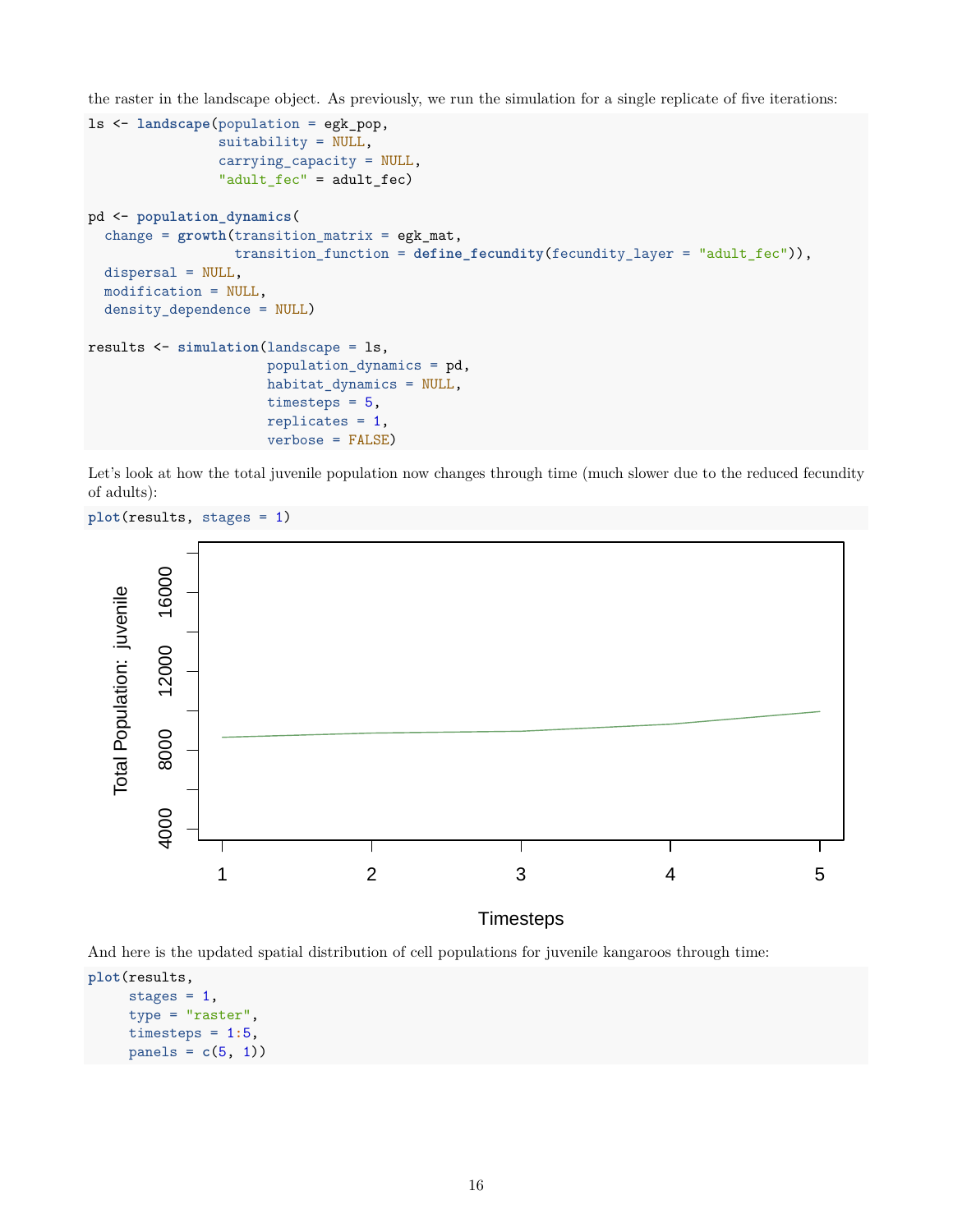

Often analysts would like to specify custom dispersal kernels. As with the other customisations, the dispersal kernel requires a particular structure of nested functions. Let's begin by reviewing an existing dispersal kernel function:



We start with a wrapper function that accepts any general parameters - these are optional, of course. Examples may be parameters that control the shape of a curve that relates distance to proportion of dispersing individuals. The next few lines define two alternative dispersal kernel equations (a normalised variant of the other) which are selected by a parameter. Note, the internal functions must take a single parameter - in this case "r", which is distance. The last line assigns a class to the object and is not required for customisation. So let's create a simple logistic function for dispersal: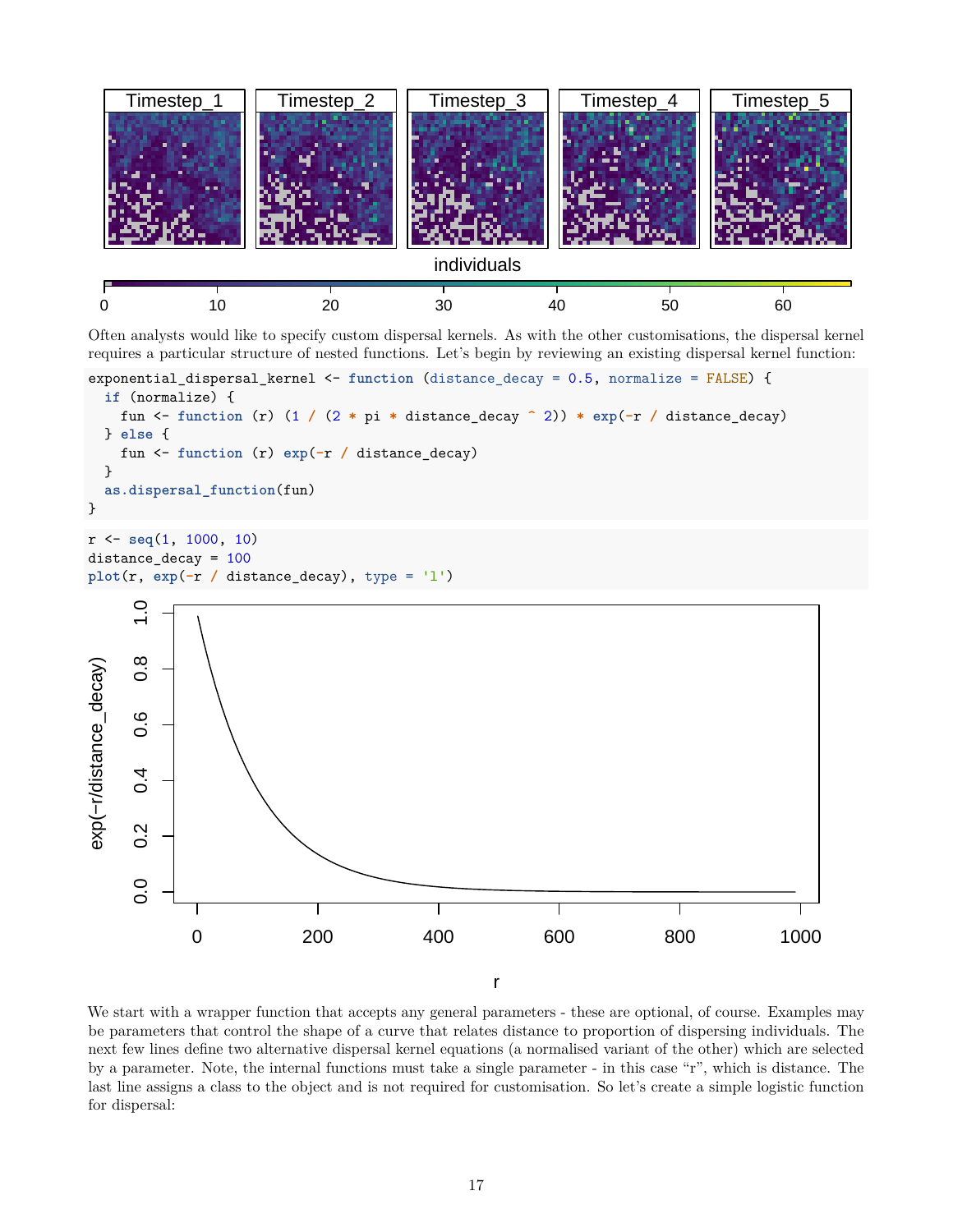```
logistic_dispersal_kernel <- function (dist_shape, dist_slope) {
fun <- function (dist) 1 / (1 + exp((dist - dist_shape) / dist_slope))
fun
}
r <- seq(1, 1000, 10)
dist shape = 500dist_slope = 20
plot(r, 1 / (1 + exp((r - dist_shape) / dist_slope)), type = 'l')
```


r

Note, that the wrapper structure is still retained and that this function must return a nested function (called "fun" on the last line). The nested function takes in one parameter (dist) which can either be a single number or a vector of numbers - be sure your function can accommodate both.

Now, let's test our dispersal function and compare it to the default exponential dispersal kernel. We will first thin out an example initial population raster stack so we can better see the effect of the new dispersal function.

```
egk_pop_thin <- egk_pop
egk_pop_thin[sample(1:ncell(egk_pop), 0.99 * ncell(egk_pop))] <- 0
ls <- landscape(population = egk_pop_thin,
                suitability = NULL,
                carrying_capacity = NULL)
pd_exp_disp <- population_dynamics(
  change = NULL,dispersal = kernel_dispersal(dispersal_kernel = exponential_dispersal_kernel(distance_decay = 100),
                               max_distance = 1000,
                               arrival_probability = "none"),
  modification = NULL,
  density_dependence = NULL)
results_01 <- simulation(landscape = ls,
                      population_dynamics = pd_exp_disp,
                      habitat_dynamics = NULL,
```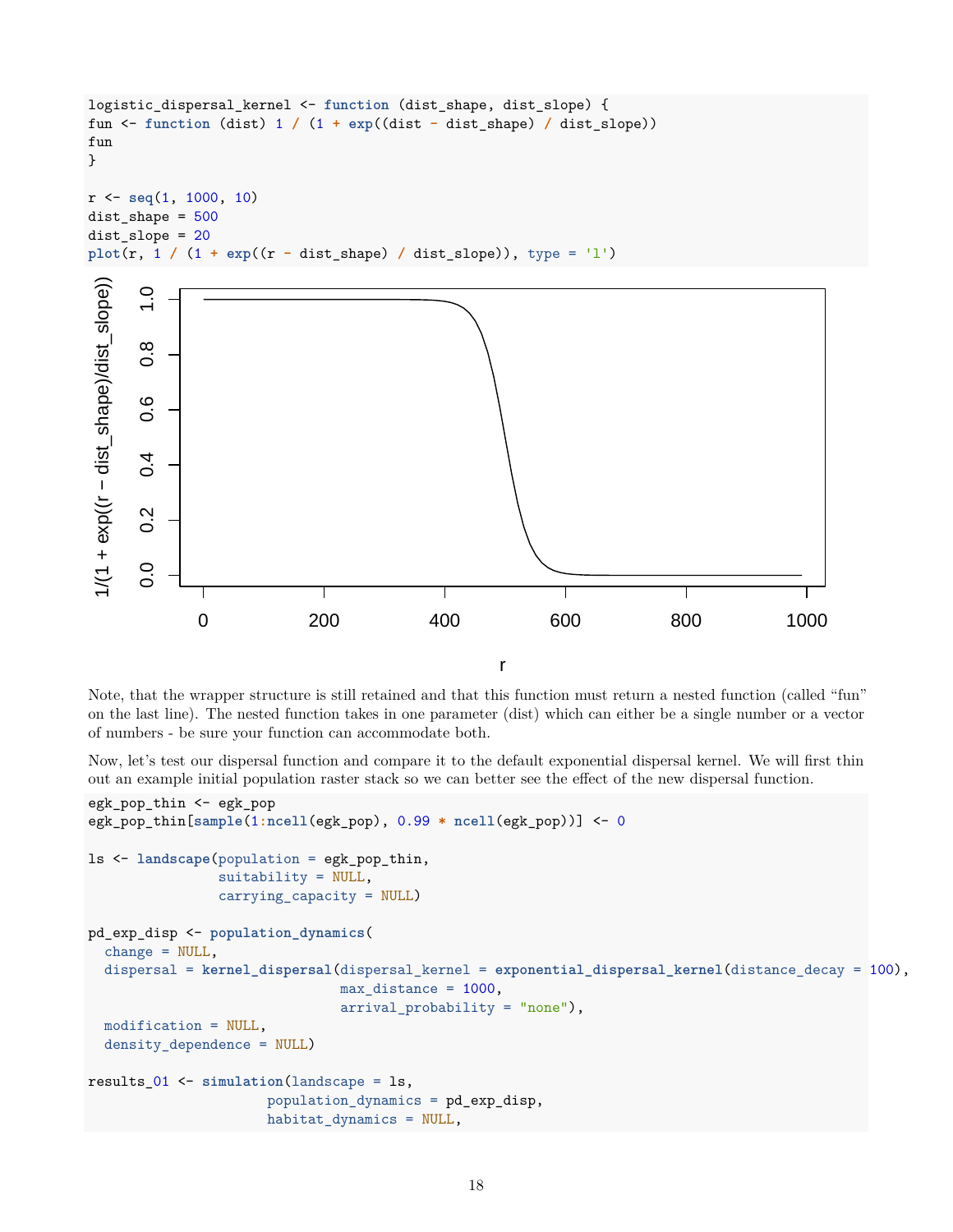```
timesteps = 10,
replicates = 1,
verbose = FALSE)
```
## [1] "Kernel-based dispersal utilising available RAM to speed up operations"

```
plot(results_01, type = "raster", stages = 3, times the set <math>c(1,5,10)</math>, panels = <math>c(3, 1)</math>
```


## [1] "Kernel-based dispersal utilising available RAM to speed up operations" **plot**(results\_02, type = "raster", stages = 3, timesteps = **c**(1,5,10), panels = **c**(3, 1))